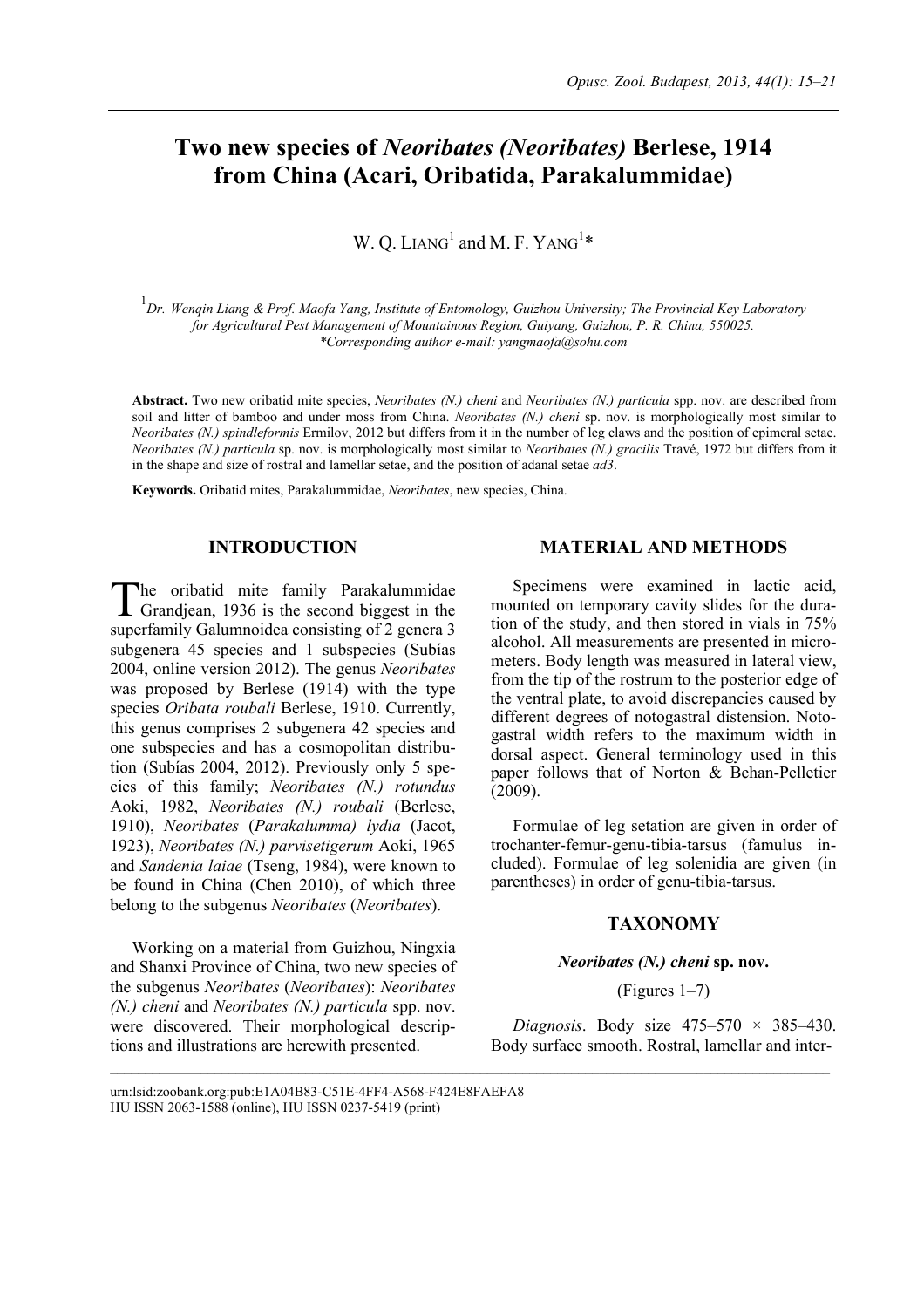lamellar setae long. Sensilli spindle-form. Four pairs of genital setae. All legs tarsi heterotridactylous.

*Material examined*. *Holotype* (female). Southwestern China, Guizhou Province, Chishui Bamboo National Forest Park, 27°52' N, 107°18' E, bamboo forest, litter of bamboo, 14. Aug. 2012, collected by Prof. Maofa Yang (GUGC).

*Paratypes* 5 (female), with same data as of the holotype; one (female), Southwest China, Guizhou Province, Kuankuoshui Natural Reserve, 28° 22' N, 107°15' E, soil of under broad-leaved forest, 15. Aug. 2010, collected by Wenqin Liang (GUGC); 6 (female), Northwest China, Shanxi Province, Ziboshan National Forest Park, 33°40' N, 106°47' E, under the moss, 22. July 2010, collected by Wenqin Liang and Qiuxiao Tang (GUGC).

*Measurements*. Body length 550, notogaster length 440 (holotype), 475–570 (five paratypes), width 420 (holotype), 385–430 (five paratypes).

*Integument* (Fig. 1). Body color brown to dark brown. Body surface smooth. Anterolateral parts of notogaster with radiate impressions and light spots. Epimeral region with some light spots.

*Prodorsum* (Figs. 1, 6). Rostrum protruding, rounded in dorsal view. Rostral (*ro*, 72–80) and lamellar (*le*, 95–106) setae setiform, distinctly barbed. Interlamellar (*in*, 120–133) and exobothridial (*ex*, 6–10) setae setiform, slightly or indistinctly barbed. Sensilli (*ss*, 131–148) spindleform, smooth or indistinctly barbed, with long stalk  $(72-85)$ , fusiform head  $(21-28)$  and thin apex (23–31). Porose areas *Ad* absent. Lamellae (*Lam*) thin.

*Notogaster* (Figs. 1, 5). Dorsosejugal furrow convex, conspicuous. Notogaster slightly ball shaped, long nearly equal to wide. Notogastral setae represented by 10 pairs of alveoli. Four pairs of sacculi (*Sa*, *S1*–*S3*) and all lyrifissures located as typical for the genus. Median pore absent.

Gnathosoma (Fig. 4). Morphology typical for *Neoribates* (*e.g.* Travé 1972, Grishina & Vladimirova 2009, Nakamura 2009).

*Epimeral region* (Figs. 2, 3). Epimeral setal formula: 3–1–3–3. All setae short, smooth, setiform. The distance of setae 3a–3a longer than 2a–2a, slightly wider than the genital pore.

*Anogenital region* (Figs. 2, 3, 7). Four pairs of genital (*g1*–*g4*, 3–8), one pair of aggenital (*ag*, 3–5), three pairs of adanal (*ad1*–*ad3*, 10–12) and two pairs of anal (*an1*, *an2*, 8–10) setae thin and smooth. Lyrifissures *iad* located in inverse apoanal position. Adanal setae *ad3* positioned anterior to anal opening. Postanal porose area absent.

*Legs*. Morphology of leg segments, setae and solenidia typical for *Neoribates* (e.g. Travé 1972, Grishina & Vladimirova 2009, Nakamura 2009). All legs tridactylous, with strong median and slender lateral claws. Formulae of leg setation and solenidia: I (1–5–3–4–19) [1–2–2], II (1–5–3– 4–15) [1–1–2], III (2–3–1–3–15) [1–1–0], IV  $(1-2-2-4-12)$   $[0-0-0]$ ; homology of setae and solenidia indicated in Table 1.

*Remarks*. *Neoribates (N.) cheni* sp. nov. is most similar to *Neoribates (N.) spindleformis* Ermilov, 2012 described from Southern Vietnam, but clearly differs from it by the following characters: rostral and lamellar setae with distinct barbs (*versus* indistinct in *N. (N.) spindleformis*); all legs tridactylous (*versus* leg tarsi I with one claw, leg tarsi II–IV with two claws); the distance of epimeral setae 3a–3a longer than 2a–2a, slightly wider than the genital pore (*versus* distinctly shorter than genital pore in *N. (N.) spindleformis*); 1a far from 2a (*versus* close in *N. (N.) spindleformis*).

This new species is also similar to *Neoribates (N.) gracilis* Travé, 1972 from Southern Europe, but clearly differs from the latter by being the epimeral setal distance 3a–3a slightly wider than the genital pore (*versus* distinctly shorter in *N. (N.) gracilis*); genital plates with four pairs of genital setae (*versus* five pairs in *N. (N.) gracilis*). *Neoribates cheni* sp. nov. is easily distinguishable from other species reported from China: *Neoribates (N.) rotundus* Aoki, 1982 and *Neoribates (N.) roubali*  (Berlese, 1910) by the fusiform sensilli, possessing thin and long apex (*versus* setiform in *Neoribates (N.) rotundus,* its head shortly fusiform and provided with barbs in *N. roubali*).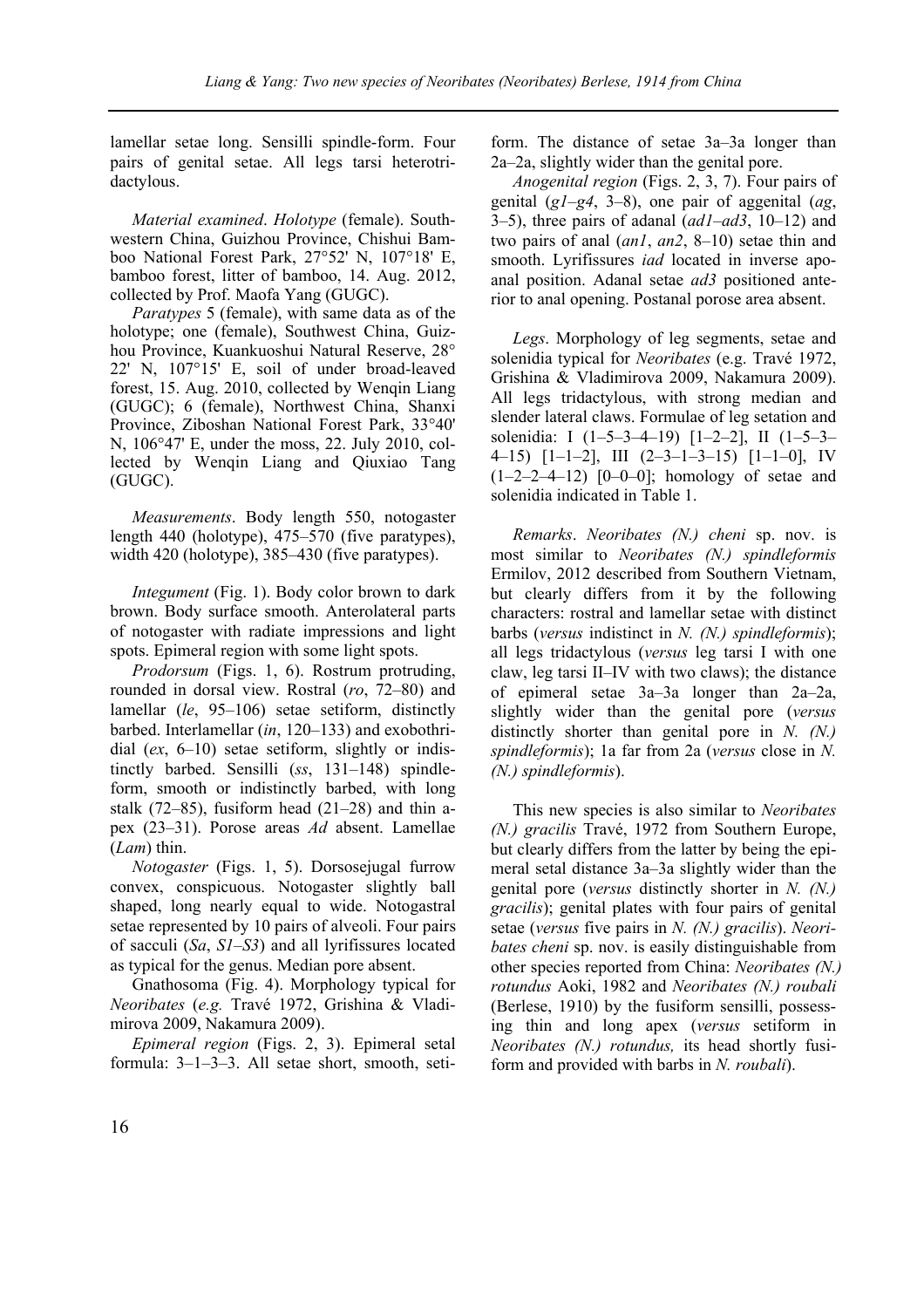

**Figures 1–7.** *Neoribates (N.) cheni* sp. nov. 1 = dorsal view, 2 = ventral view, 3 = anterior of ventral plate, 4 = hypostome, 5 = saccules, 6 = sensillus, 7 = anal plate with adanal setae *ad1*, *ad2*, *ad3* and lyrifissure *iad*. Scale bars (1, 2) 100  $\mu$ m, (3, 7) 50  $\mu$ m, (4, 5, 6) 25  $\mu$ m.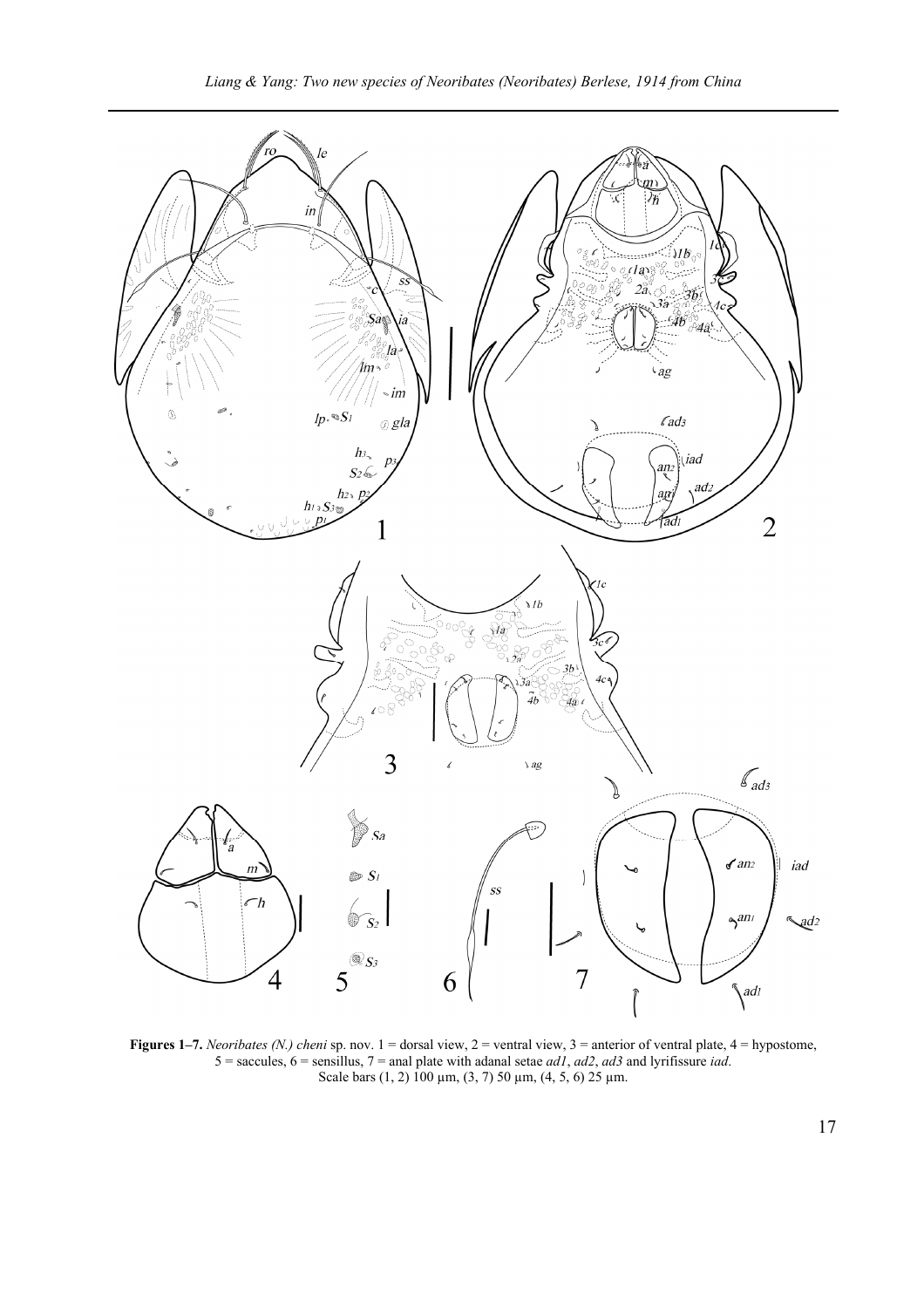*Etymology*. The new species is named in honour of the Chinese oribatid mite experts, Dr. Jun Chen, Institute of Zoology, Chinese Academy of Sciences.

*Type deposition*. All examined specimens are deposited in the collection of the Institute of Entomology, Guizhou University, Guizhou, China (GUGC).

# *Neoribates (N.) particula* **sp. nov.**

## (Figures 8–15)

*Diagnosis*. Body size  $475-500 \times 330-360$ (male),  $520 - 570 \times 380 - 400$  (female). Body surface smooth. Rostral, lamellar setae shorter than half of the interlamellar setae, setiform, smooth or indistinctly barbed. Interlamellar setae setiform, smooth, not extended to the margins of rostrum. Sensilli spindle-form. Five pairs of genital setae. All legs tarsi heterotridactylous.

*Material examined*. *Holotype* (male). Northwestern China, Ningxia Hui Autonomous region, Jingyuan County, 35°21' N, 106°20' E, pine needles, 8. July 2009, collected by Tianci Yi (GUGC).

*Paratypes* 4 (male), 3 (female), with same data as of the holotype.

*Measurements*. Body length 480, notogaster length 385 (holotype, male), 475–500 (four paratypes, male), 520–570 (three paratypes, female); width 335 (holotype), 330–360 (four paratypes, male), 380–400 (three paratypes, female).

*Integument* (Fig. 8). Body color light brown. Notogaster with lots of particles. Anterolateral parts of notogaster with radiate impressions, around of notogaster with some light spots. Epimeral region smooth.

*Prodorsum* (Figs. 8, 11, 12). Rostrum protruding, rounded in dorsal view. Rostral (*ro*, 34–40), lamellar (*le*, 31–44), interlamellar (*in*, 67–90) and exobothridial (*ex*, 6–8) setae setiform, slightly or indistinctly barbed. Sensilli (*ss*, 122–140) spindleform, smooth or indistinctly barbed, with well developed stalk (71–92), oblong head (28–31) and thin apex (16–19). Porose areas *Ad* absent. Lamellae (*Lam*) thin, end of lamellar lines extended within a short distance.

*Notogaster* (Figs. 8, 10, 13). Dorsosejugal furrow convex, conspicuous. Notogaster oval, distinctly longer than wide. Notogastral setae represented by 10 pairs of alveoli. Four pairs of sacculi (*Sa*, *S1*–*S3*) and all lyrifissures located as typical for the genus, *S1*–*S3* indistinct. Median pore absent.

*Gnathosoma*. Morphology typical for *Neoribates* (e.g. Travé 1972, Grishina & Vladimirova 2009, Nakamura 2009).

*Epimeral region* (Fig. 9). Epimeral setal formula: 3–1–3–3. All setae short, smooth, setiform. The distance of setae 3a–3a shorter than 2a–2a, and shorter than half width of the genital pore.

*Anogenital region* (Figs. 9, 14, 15). Five pairs of genital (*g1*–*g5*, 3–6), one pair of aggenital (*ag*, 6–8), three pairs of adanal (*ad1*–*ad3*, 14–25) and two pairs of anal (*an1*, *an2*, 5–7) setae thin and smooth. Lyrifissures *iad* located in inverse apoanal position. Adanal setae *ad3* located on the lateral border of anal pore, positioned from *iad* at a large distance. Postanal porose area absent.

*Legs*. Morphology of leg segments, setae and solenidia typical for *Neoribates* (e.g. Travé 1972, Grishina & Vladimirova 2009, Nakamura 2009). All legs tridactylous with strong median and slender lateral claws. Formulae of leg setation and solenidia: I (1–5–3–4–20) [1–2–2], II (1–5–3– 4–15) [1–1–2], III (2–3–1–3–15) [1–1–0], IV  $(1-2-2-4-12)$   $[0-0-0]$ ; homology of setae and solenidia indicated in Table1.

*Remarks*. *Neoribates (N.) particula* sp. nov. is most similar to the other new species *Neoribates (N.) cheni* sp. nov. but clearly differs from it by the following characters: rostral and lamellar setae smooth or indistinctly barbed, interlamellar setae not extended to the margins of rostrum (*versus* rostral and lamellar setae with distinct barbs, interlamellar setae long, extended more than the margins of rostrum in *N. (N.) cheni* sp. nov.); the distance of epimeral setae 3a–3a shorter than 2a–2a (*versus* longer in *N. (N.) cheni* sp. nov.); genital plates with five pairs of genital setae (*versus* four pairs in *N. (N.) cheni* sp. nov.); adanal se-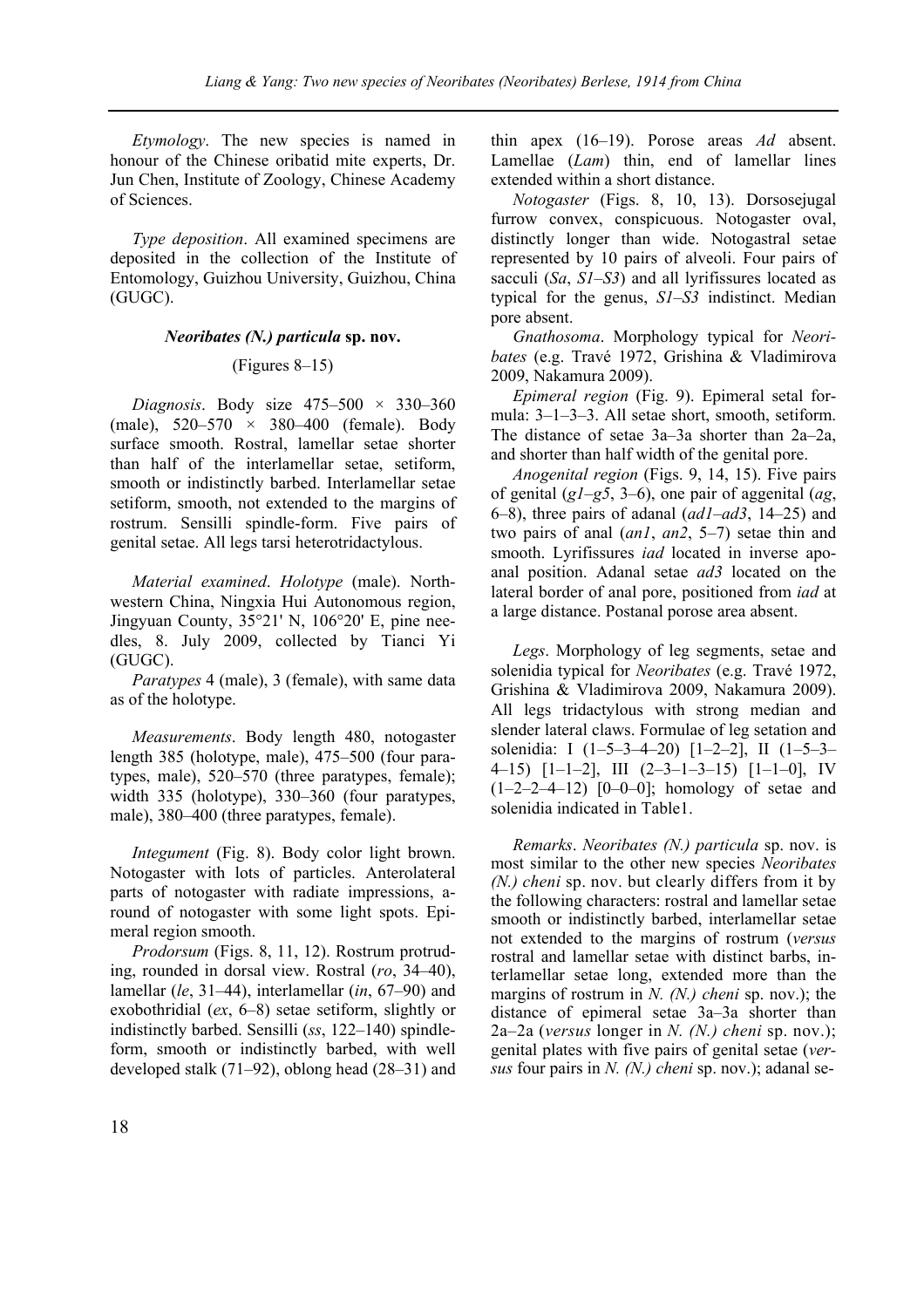

**Figures 8–15.** *Neoribates particula* sp. nov. 8 = dorsal view, 9 = ventral view, 10 = pteromorph, 11 = rostral, lamellar and interlamellar setae,  $12$  = sensillus,  $13$  = saccules,  $14$  = genital plates with epimeral setae 2a and 3a, 15 = anal plate with adanal setae *ad1*, *ad2*, *ad3* and lyrifissure *iad*. Scale bars (8, 9) 100  $\mu$ m, (10,15) 50  $\mu$ m, (11–14) 25  $\mu$ m.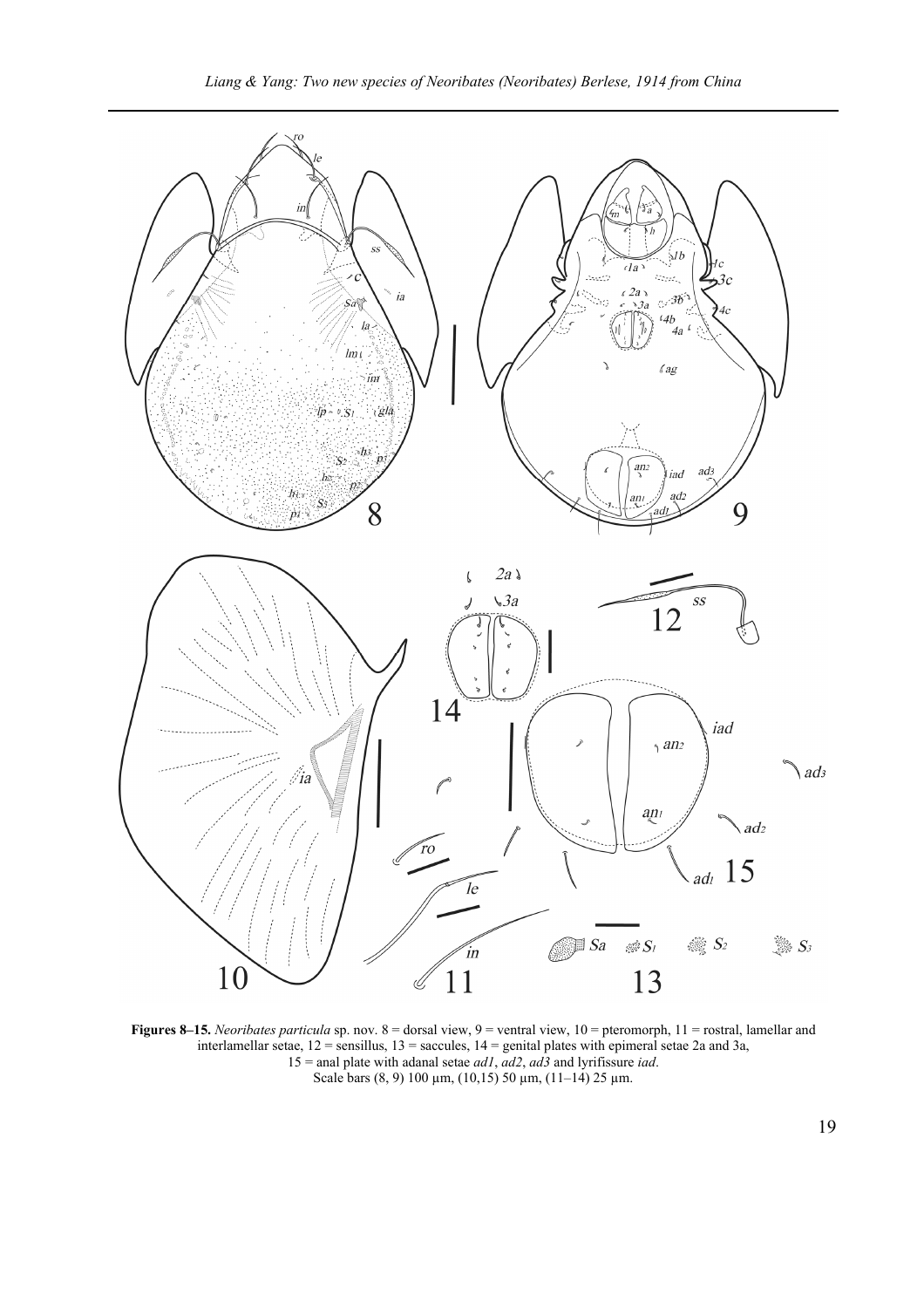tae *ad3* located on the lateral border of anal pore, positioned from *iad* at a large distance (*versus* anterior to anal opening in *N. (N.) cheni* sp. nov.).

This new species is also similar to *Neoribates (N.) gracilis* Travé, 1972, but differs from it in the shape and size of rostral, lamellar and interlamellar setae and the position of adanal setae *ad3*.

*Etymology*. The specific epithet "*particula*"

refers to the notogastral surface possessing lots of particles.

*Type deposition*. All examined specimens are deposited in the collection of the Institute of Entomology, Guizhou University, Guizhou, China

**Acknowledgements –** We gratefully acknowledge the specimen collector, Dr. Tianci Yi (Institute of Entomology, Guizhou University, Guizhou, China).

**Table 1.** Leg setation and solenidia of *Neoribates (N.) cheni* sp. nov. (same for *Neoribates (N.) particula* sp. nov.)

| Legs         | Trochanters | Femora          | Genua                   | Tibiae                                                                     | Tarsi                                                                              |
|--------------|-------------|-----------------|-------------------------|----------------------------------------------------------------------------|------------------------------------------------------------------------------------|
|              | $\nu'$      |                 |                         | d, (l), bv'', v''   (l), v', $\sigma$   (l), (v), $\varphi$ 1, $\varphi$ 2 | (ft), (tc), (it), (p), (u), (a), s, (pv), v', (pl), l'', e, $\omega$ 1, $\omega$ 2 |
|              |             |                 |                         |                                                                            |                                                                                    |
| $\mathbf{H}$ | $\nu$       | d,(l), bv'',v'' | $(l)$ , $v'$ , $\sigma$ | $(l)$ , $(v)$ , $\varphi$                                                  | (ft), (tc), (it), (p), (u), (a), s, (pv), $\omega$ 1, $\omega$ 2                   |
| Ш            | $l'$ . $v'$ | d, l', ev'      | $l'$ , $\sigma$         | $l'$ , $(v)$ , $\varphi$                                                   | (ft), (tc), (it), (p), (u), (a), s, (pv)                                           |
| IV           | v'          | $d$ , $ev'$     | d, l'                   | d, $l'$ , $(v)$                                                            | ft'', (tc), (p), (u), (a), s, (pv)                                                 |

\*Roman letters refer to normal setae (e–famulus), Greek letters refer to solenidia. A prime (′) marks anterolateral setae and a double prime (″) posterolateral setae of the given leg segment. Parentheses refer to a pair of setae.

#### **REFERENCES**

- AOKI, J. (1965): Neue oribatiden von der Isel Sado. *Japanese Journal of Zoology*, 14(3): 1–12.
- AOKI, J. (1966): The large-winged mites of Japan (Acari: Cryptostigmata). *Bulletin of the National Science Museum Tokyo*, 9(3): 257–275.
- AOKI, J. (1982): New species of oribatid mites from the Southern Island of Japan. *Bulletin, Institute of Environmental Science and Technology, Yokohama National University*, 8: 173–188.
- AOKI, J. (1988): New oribatid mites (Acari: Oribatida) from *Castanopsis* forest of Muroto-zaki, South Japan. *Proceedings of the Japanese Society of Systematic Zoology*, 38: 26–30.
- BALOGH, J. & BALOGH, P. (1990): *Oribatid mites of the Neotropical region*. II. Akadémiai Kiadó, Budapest, pp. 333.
- BALOGH, J. & BALOGH, P. (1992): *The Oribatid Mites Genera of the World*. Vol. I. Hungarian National History Museum Press, Budapest, pp. 263.
- BALOGH, J. & MAHUNKA, S. (1967): New oribatids (Acari) from Vietnam. *Acta Zoologica Academiae Scientiarum Hungaricae*, 13(1–2): 39–74.
- BALOGH, J. & MAHUNKA, S. (1969): The zoological results of the Hungarian Soil Zoological expeditions to South America 11. Acari: Oribatids from the material of the second expedition, II. *Opuscula Zoologica Budapest,* 9(1): 31–69.
- BALOGH, J. & MAHUNKA, S. (1978): New data to the knowledge of the oribatid fauna of the Neogea (Acari). III. *Acta Zoologica Academiae Scientiarum Hungaricae*, 24(3–4): 269–299.
- BERLESE, A. (1910): Brevi diagnosi di generi e species nuovi di Acari. *Redia*, 6: 346–388.
- CHEN, J., LIU, D. & WANG, H. F. (2010): Oribatid mites of China: a review of progress, with a checklist. *Zoosymposia*, 4: 186–224.
- ERMILOV, S. G. & ANICHKIN, A. E. (2012): Two new oribatid mite species with auriculate pteromorphs from Southern Vietnam (Acari: Oribatida: Parakalummidae, Galumnidae). *Opuscula Zoologica Budapest,* 43(2): 161–167.
- FUJIKAWA, T. (2007): Two new species of *Neoribates* (*Neoribates*) (Acari, Oribatida) from Shikoku Island, Japan. *Edaphologia*, 81: 1–7.
- GHILYAROV, M. S. (1975): *A key to the Soil-Inhabiting mites. Sarcoptiformes*. Nauka. Moscow, Part I, p. 702–709.